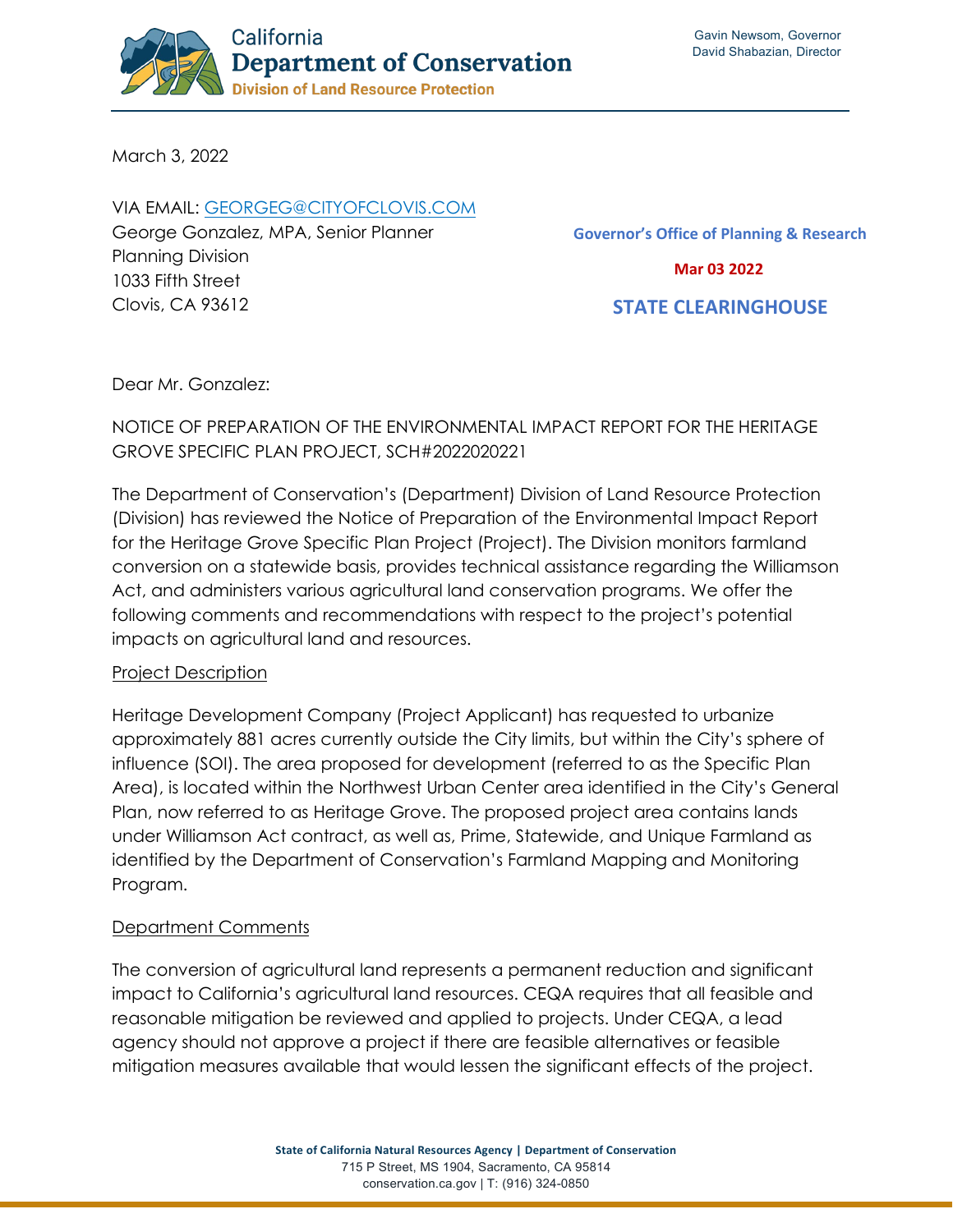All mitigation measures that are potentially feasible should be included in the project's environmental review. A measure brought to the attention of the lead agency should not be left out unless it is infeasible based on its elements.

Consistent with CEQA Guidelines, the Department recommends the County consider agricultural conservation easements, among other measures, as potential mitigation. (See Cal. Code Regs., tit. 14, § 15370 [mitigation includes "compensating for the impact by replacing or providing substitute resources or environments, including through permanent protection of such resources in the form of conservation easements."])

Mitigation through agricultural easements can take at least two forms: the outright purchase of easements or the donation of mitigation fees to a local, regional, or statewide organization or agency whose purpose includes the acquisition and stewardship of agricultural easements. The conversion of agricultural land should be deemed an impact of at least regional significance. Hence, the search for replacement lands should not be limited strictly to lands within the project's surrounding area.

A helpful source for regional and statewide agricultural mitigation banks is the California Council of Land Trusts. They provide helpful insight into farmland mitigation policies and implementation strategies, including a guidebook with model policies and a model local ordinance. The guidebook can be found at:

## <https://www.calandtrusts.org/resources/conserving-californias-harvest/>

Of course, the use of conservation easements is only one form of mitigation that should be considered. Any other feasible mitigation measures should also be considered. Indeed, the recent judicial opinion in King and Gardiner Farms, LLC v. County of Kern (2020) 45 Cal.App.5th 814 ("KG Farms") holds that agricultural conservation easements on a 1 to 1 ratio are not alone sufficient to adequately mitigate a project's conversion of agricultural land. KG Farms does not stand for the proposition that agricultural conservation easements are irrelevant as mitigation. Rather, the holding suggests that to the extent they are considered, they may need to be applied at a greater than 1 to 1 ratio, or combined with other forms of mitigation (such as restoration of some land not currently used as farmland).

## **Conclusion**

The Department recommends further discussion of the following issues:

- Type, amount, and location of farmland conversion resulting directly and indirectly from implementation of the proposed project.
- Impacts on any current and future agricultural operations in the vicinity; e.g., land-use conflicts, increases in land values and taxes, loss of agricultural support infrastructure such as processing facilities, etc.